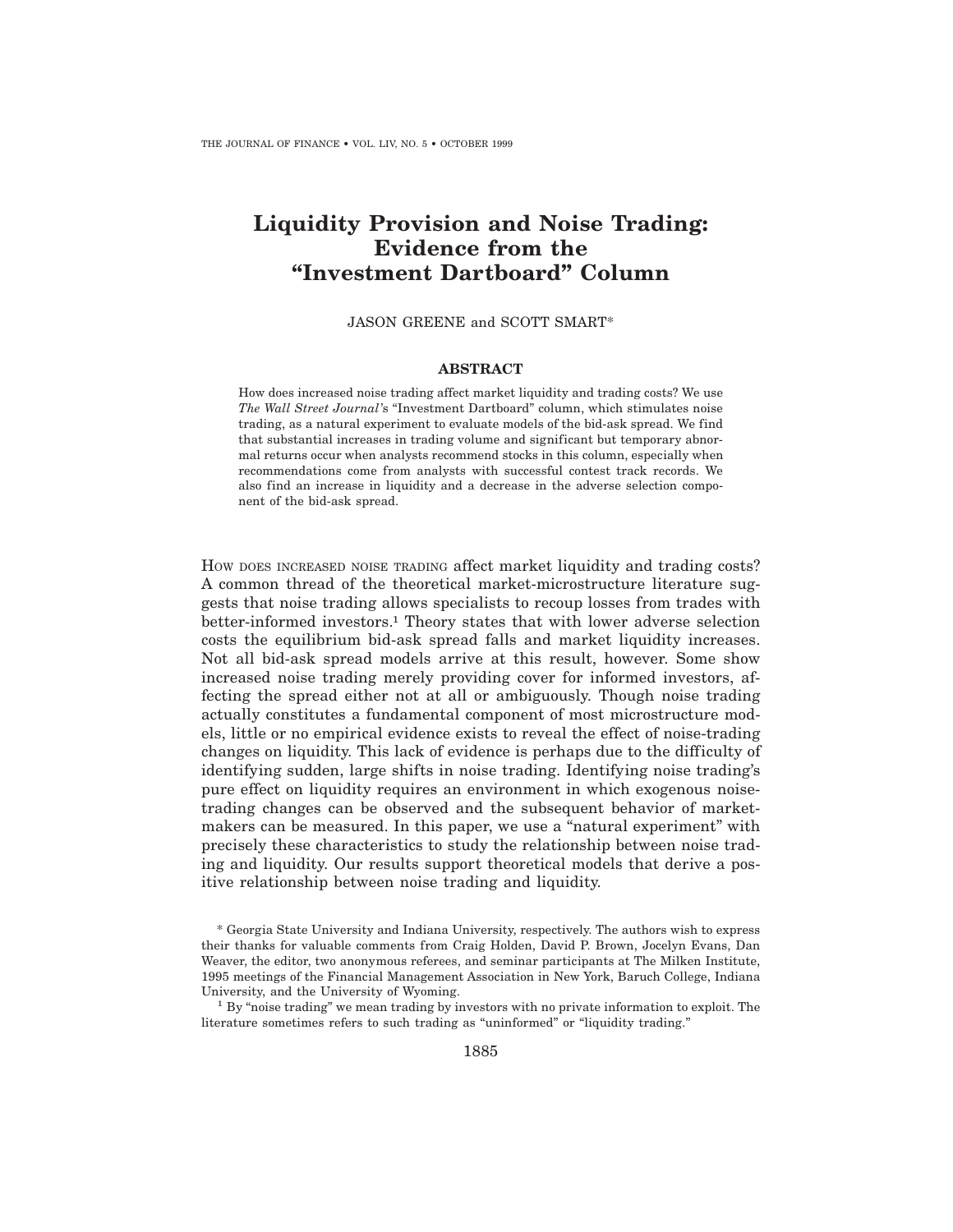We measure market responses to investment advice published in *The Wall Street Journal*'s "Investment Dartboard" column and associate these responses with liquidity changes. Using daily and intraday data, we examine the pattern of abnormal returns and abnormal trading volume in recommended stocks. We argue that the column generates temporary price pressure by increasing noise (i.e., uninformed) trading from its readers. We marshal two main pieces of evidence leading us to conclude that the trading this column generates is primarily noise:  $(1)$  most of the abnormal returns following the column's publication disappear within a few weeks and  $(2)$  abnormal trading volume and (temporary) abnormal returns are greater for stocks recommended by analysts with successful contest records—even though previous contest winners perform no better than other contestants. The data imply that securities with the greatest initial price run-up and the greatest increase in trading volume experience the largest price reversals.

Our evidence suggests that the "Investment Dartboard" column provides a natural experiment in which to test models of specialists' behavior when noise trading increases. The elevated trading activity is substantial, exogenous to the firm, and unanticipated. We exploit this opportunity by examining changes in quoted spreads and depths immediately after these recommendations appear. Additionally, we estimate spread-component changes to test established predictions about specialist-behavior models.

Market microstructure theories (see O'Hara  $(1995)$  for a review) examine marketmakers' costs of posting bid and ask prices and depths that reflect their commitment to trade. The theories predict that liquidity providers react differently to changed demands from privately informed versus uninformed traders. Of particular interest in this paper are competing theoretical implications about how noise-trading changes may affect liquidity.

In Glosten and Milgrom's  $(1985)$  model, a risk-neutral marketmaker sets a bid-ask spread allowing expected noise-trading profits to offset expected informed-trading losses. When marketmakers believe they face a pool of informed traders, they react by increasing the bid-ask spread. Lee, Mucklow, and Ready (1993) confirm such behavior in their empirical study of changes in market liquidity surrounding earnings announcements. Specifically, they find that marketmakers widen spreads and decrease quoted depths immediately before and after earnings announcements. Lee et al. interpret the decline of both indicators of liquidity as a rational response by marketmakers more likely to trade against informed investors near a significant information event. Our work complements that of Lee et al. in that we examine liquidity changes surrounding just the opposite event.

In contrast to the case of increased informed trading around earnings announcements, the marketmaker will decrease the spread when faced with a larger proportion of noise traders. Indeed, an increased proportion of noise trading decreases the specialist's adverse selection cost and results in a decreased spread in the Glosten–Milgrom framework, where the ratio of informed to uninformed trading is exogenously given. Alternatively, the amount of informed trading could be endogenously determined. In this case, in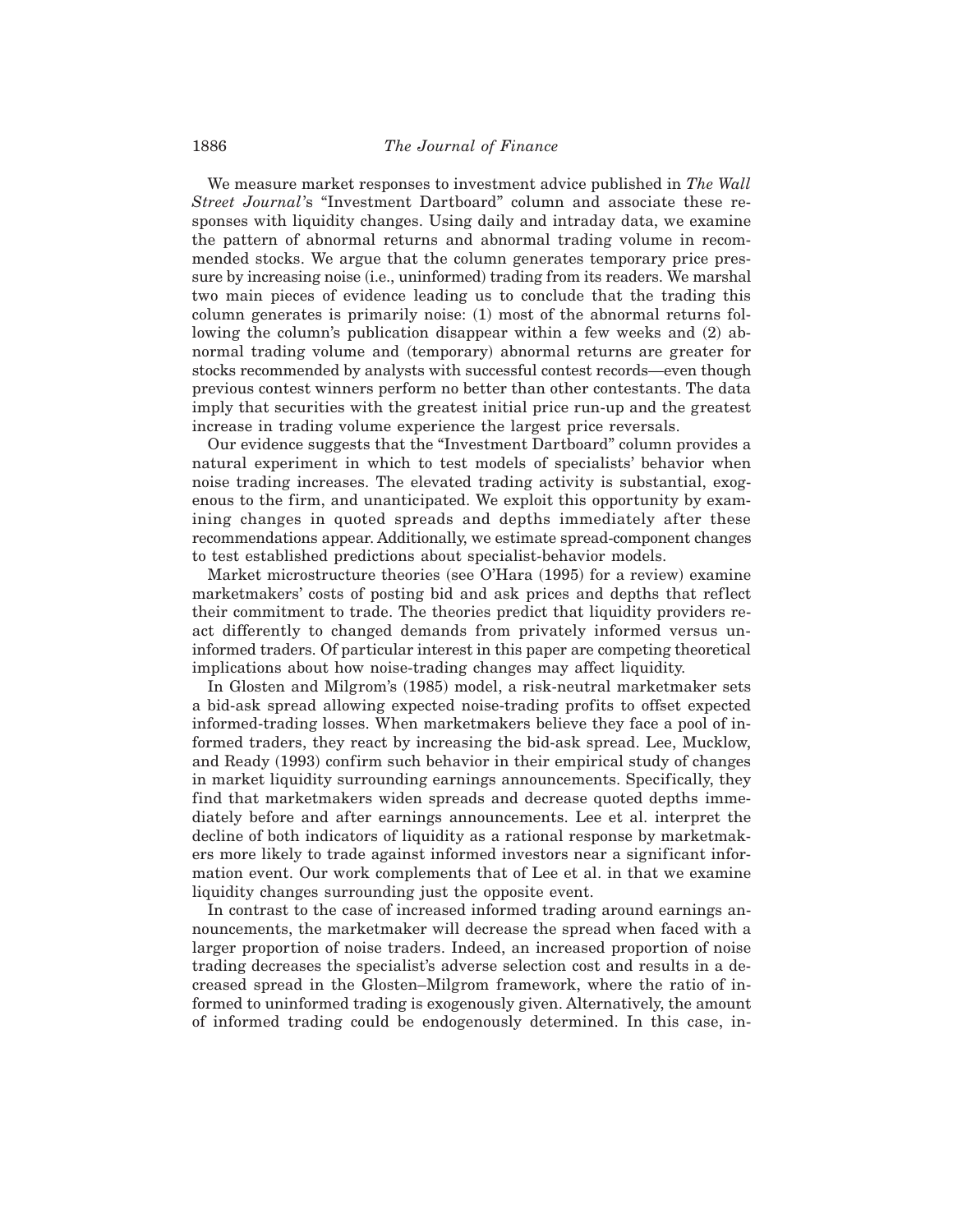creased uninformed trading induces informed traders, who might otherwise remain on the sidelines, to rush onto the playing field. Some traders may react by becoming informed about the stocks, since informed traders may be able to trade even more aggressively in the camouflage of increased noise trading. This situation obtains in Kyle (1985), in whose model informed traders adjust their demands in proportion to uninformed trading. Kyle's model reveals that the effects of increased informed trading exactly offset those of increased noise trading. Thus, liquidity is invariant to changes in the level of noise trading.

Admati and Pfleiderer (1988) also develop a model with endogenous informed trading, but demonstrate that equilibria exist in which market depth increases as noise trading does. This result obtains even if informed trading increases in response. In this context, increased noise trading raises informed traders' profits. Increased profits then attract more traders with the same information. As a result, each informed trader must trade more aggressively to exploit the short-lived information. Since informed traders compete away their informational advantage, the marketmaker ultimately faces a smaller adverse selection problem. In other words, the level of asymmetric information between the marketmaker and informed traders decreases when noise trading increases. Thus, empirical evidence of a positive relationship between noise trading and liquidity would favor the Admati–Pfleiderer and Glosten–Milgrom models over the Kyle model.

In contrast to predictions motivated by asymmetric information, liquidity may not increase with increased noise trading because of inventory considerations. Stoll (1978) points out that facing an order imbalance may cause marketmakers to revise quotes away from their initial values. Increased noise-trading purchases would require specialist sales, which would, on average, alter the specialist's inventory away from the desired level. In addition to (or instead of) increasing the quoted bid-ask spread, the marketmaker may raise the quoted prices to encourage sales by other traders.2

In summary, increased uninformed trading's net effect on liquidity indicators is ambiguous and depends on such factors as informed traders' responses to shocks in uninformed trading, whether increased noise trading concentrates on a particular side of the market, the significance of adverse selection versus inventory holding costs, and the extent to which marketmakers adjust quotes to balance supply and demand. By looking at these factors' relative magnitudes, we indirectly test the implications of competing microstructure models. Specifically, we seek to determine the net effect of increased noise trading on market depth, the bid-ask spread, and the spread's components. Our findings suggest that market liquidity increases modestly in response to increased noise trading stimulated by the Dartboard column. Generalized Method of Moments (GMM) estimates of the spread components

<sup>&</sup>lt;sup>2</sup> The literature refers to quote adjustments resulting from a temporary imbalance between supply and demand for a security as "price pressure." The models of Stoll (1978) and Ho and Stoll (1981) imply that an order-flow imbalance changes the spread's midpoint but not its size.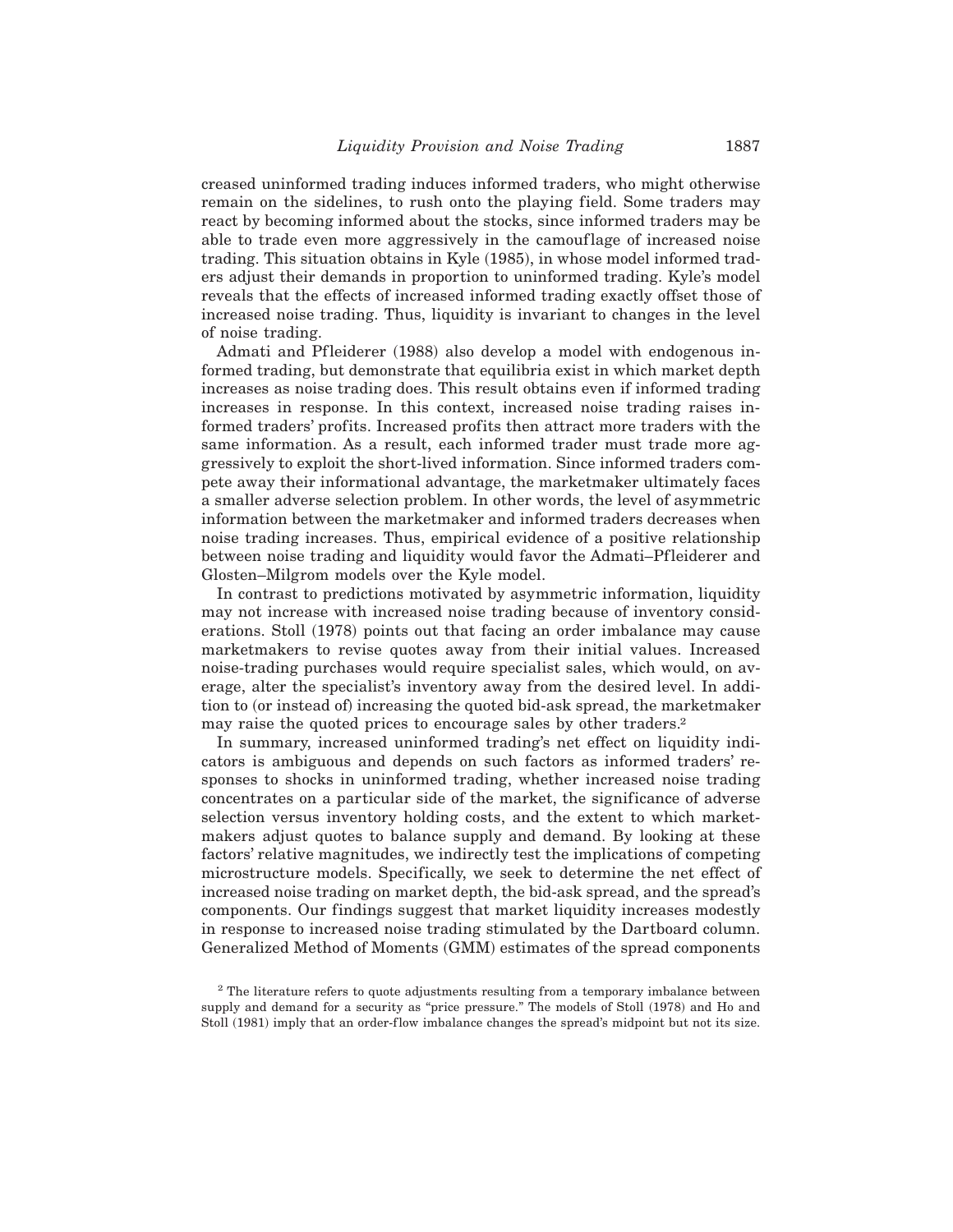indicate that adverse selection costs decline after stocks receive publicity in the column. Partially offsetting reduced adverse selection costs are increased inventory and order-processing costs, though this increase is only marginally significant. We believe that the evidence favors the Glosten– Milgrom and Admati–Pfleiderer approaches, in which informed trading does not fully offset shocks to uninformed trading, resulting in a positive relationship between noise trading and market liquidity.

The remainder of the paper is organized as follows. Section I describes our sample of "Investment Dartboard" contests and presents evidence that this column's recommendations generate substantial noise trading. We confirm findings from previous studies that the Dartboard contest generates price pressure, and we identify short-lived reputation effects explaining some of our sample's cross-sectional variation in abnormal returns and volume. In Section II we use the natural experiment created by the contest to examine increased noise trading's effect on market liquidity. We examine spread and depth changes and estimate spread components around the contest. Thus we can test the empirical implications of various microstructure models. Section III offers some conclusions and suggestions for further research.

## **I. Noise Trading and the Dartboard Column**

Our sample consists of 100 analysts and the 199 securities they recommended in the Dartboard column in contests between October 1988 and December 1992. In the typical contest, four investment professionals each select one stock they expect to perform well over the next six months.3 The firstand second-place finishers among the group are usually invited back to participate in the next contest. About half of the analysts in the sample  $(53)$ appear only once in the column. Of the remainder, 27 appear just twice, 11 make three appearances, and 9 appear in at least four contests. Table I provides our sample's descriptive statistics.

*The Wall Street Journal* describes the Dartboard contest as an informal test of the efficient market hypothesis. Several academic researchers have examined contest results to determine whether its featured investment professionals select stocks that earn excess returns. These studies reach different conclusions. Metcalf and Malkiel ~1994! conclude that pros' picks generally do not earn significant abnormal returns and that no subgroup of contestants consistently beats the market. Thomas and Ghani  $(1996)$  study earnings forecast revisions and find no evidence of upward revisions in earnings estimates in response to analysts' recommendations in the Dartboard column. Barber and Loeffler (1993) conclude that analysts' picks contain *some* information, but also

<sup>3</sup> Analysts may also recommend short sales on stocks expected to fare poorly over the subsequent six months. Our sample contains nine short-sale recommendations, for which we multiply postrecommendation returns by  $-1$  to indicate earnings from selling short. Before June 1990, the pros' picks were evaluated over a one-month horizon. The editors realized that large announcement effects could go a long way toward determining the outcome of a one-month contest, so they extended the time horizon.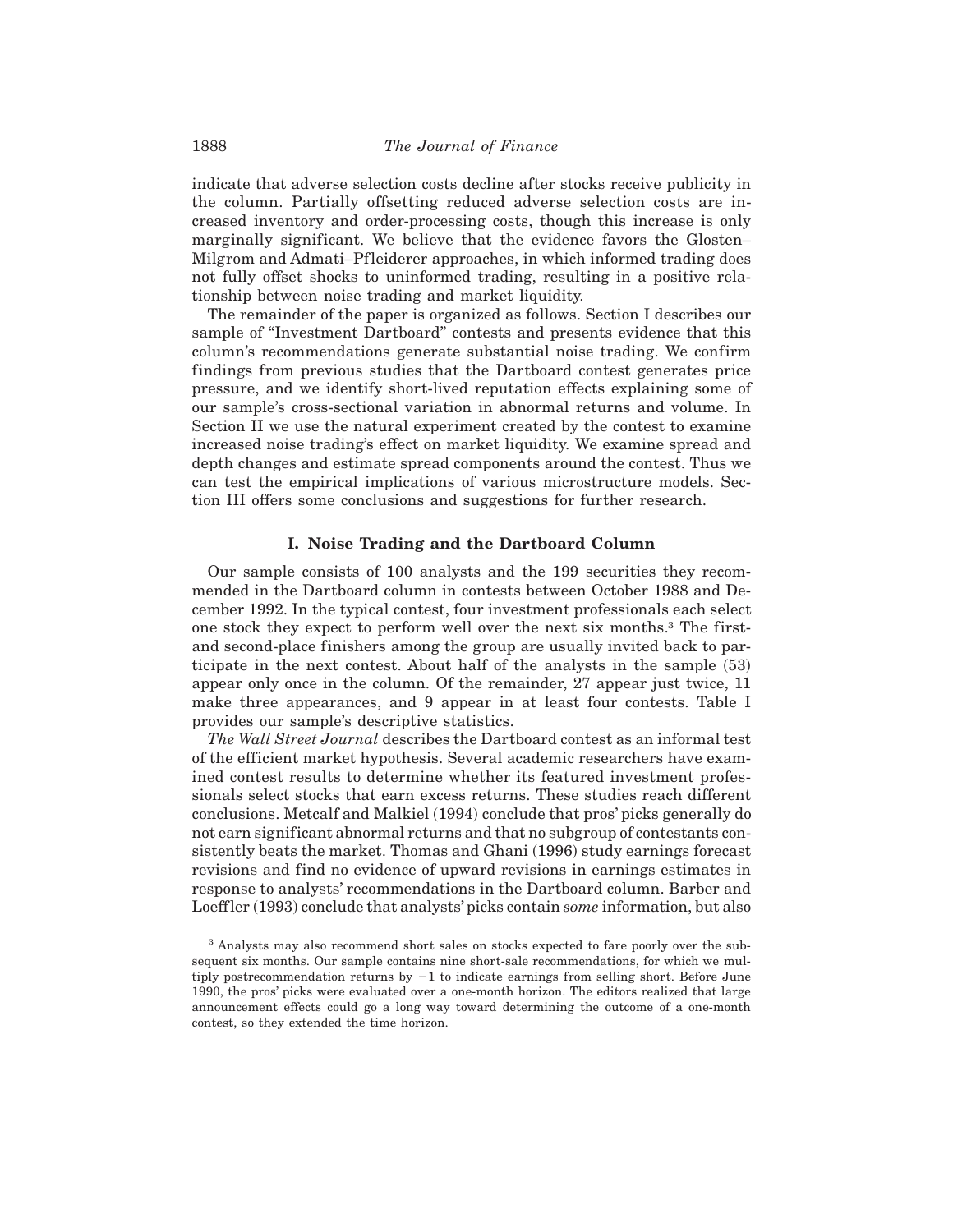#### **Table I**

## **"Investment Dartboard" Column Sample Description**

The table reports sample characteristics by exchange listing for stocks selected in *The Wall Street Journal*'s "Investment Dartboard" column. Stocks in the *First* appearance category are those stocks recommended by first-time contestants. *Second* refers to those stocks recommended by contestants who have won or finished second in the contest. Picks by contestants who have won or finished second in the contest on two or more occasions appear in the *Third or higher* category. We also report the number of stocks that were *First place winners*. Volume is reported in shares and prices and spreads are reported in dollars. The percentage bid-ask spread is calculated as the dollar spread divided by the midpoint of the bid and ask prices.

|                            | All     | NYSE/AMEX | Nasdaq          |
|----------------------------|---------|-----------|-----------------|
| First appearance           | 100     | 61        | 39              |
| Second appearance          | 47      | 29        | 18              |
| Third or higher appearance | 52      | 25        | $\frac{27}{84}$ |
| All picks                  | 199     | 115       |                 |
| First place winners        | 50      | 24        | 26              |
| Average share price        | 27.87   | 35.42     | 17.20           |
| Median share price         | 19.50   | 29.50     | 15.50           |
| Average spread             | 0.2407  | 0.2116    | 0.4062          |
| Median spread              | 0.2071  | 0.1968    | 0.3686          |
| Average % spread           | 0.0066  | 0.0052    | 0.0148          |
| Median % spread            | 0.0042  | 0.0036    | 0.0129          |
| Average daily volume       | 300,596 | 354,730   | 223,965         |
| Median daily volume        | 132,510 | 176,650   | 83,889          |

generate substantial temporary price pressure. They base this conclusion on the fact that half of the event-day stock price run-up is quickly reversed, though trading volume remains unusually high for several weeks.

Though Barber and Loeffler discover a positive correlation between abnormal volume and temporary abnormal returns, they do not explain the cross-sectional variation in abnormal returns and volume among the recommended securities. Below we establish that what drives abnormal volume (and, hence, abnormal returns) is the reputation of the analyst recommending the stock. However, an analyst's reputation does not help predict future contest results. A simple experiment sheds light on the prospect that returning contestants' successes result as much from the luck of the draw as from their expertise. Suppose we start with  $100$  analysts (our sample size) and select half at random to "play another round" (recall that two of four contestants return for the next round in each contest). In this case, 50 pros would appear only once, 25 would appear twice, and 25 would appear three or more times. Compare this hypothetical outcome with the number of pros actually appearing once  $(53)$ , twice  $(27)$ , or more  $(20)$  in our sample. A chisquare test fails to reject the hypothesis that the observed distribution differs from the expected random selection pattern. Metcalf and Malkiel (1994) perform the same test for their sample with similar results. Since an ana-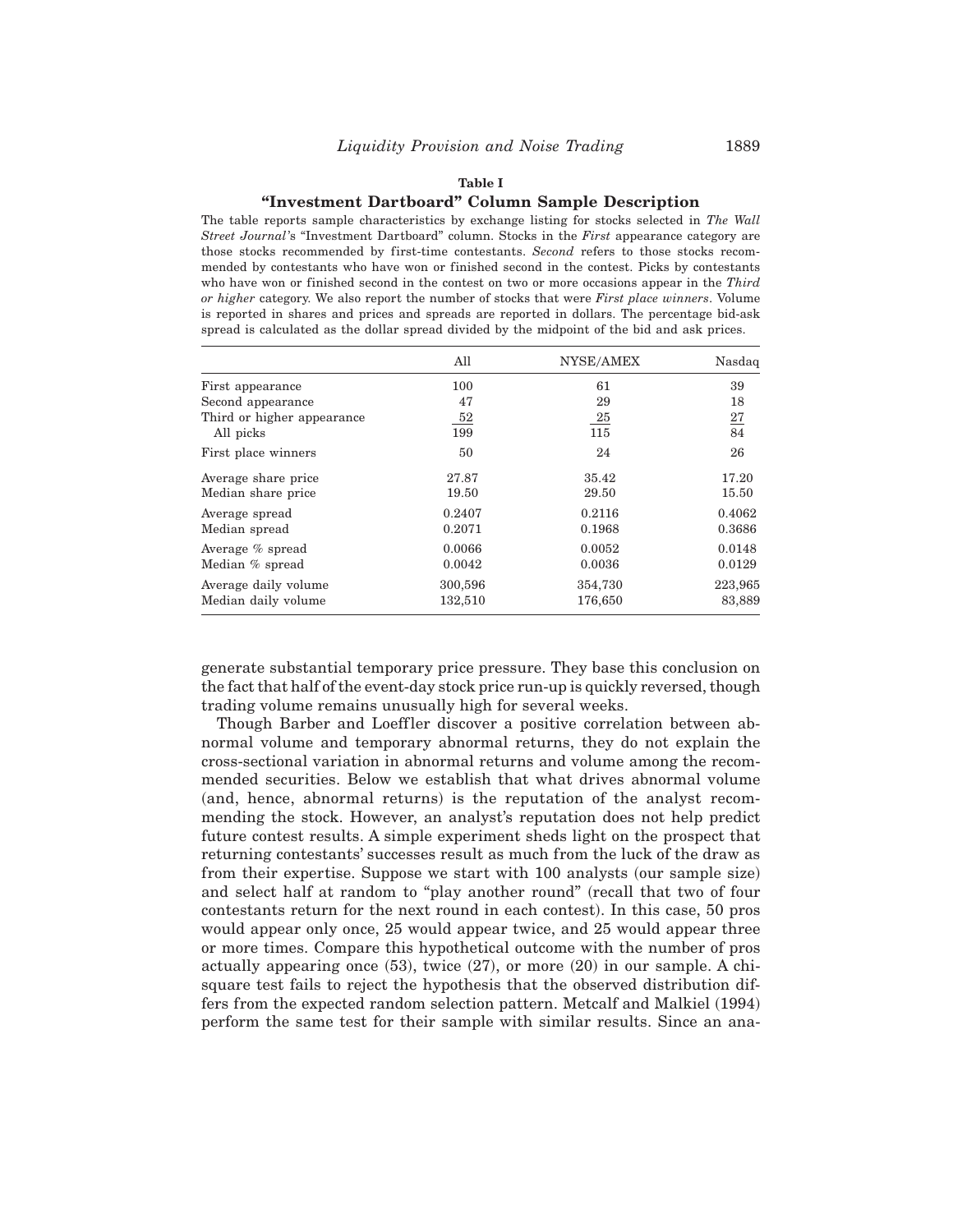#### **Table II**

#### **Abnormal Returns and Volume by Reputation**

We calculate abnormal returns by subtracting the CRSP equally-weighted index return from each individual stock return and abnormal (log) volume by using a market model adjustment. Percentage increase is in shares traded. We estimate abnormal returns and volume for the full sample as well as subsamples based on the analyst's reputation. Our reputation proxy is the number of times an analyst has appeared in the contest. Significance on the abnormal return and abnormal volume is reported for the null hypothesis that the mean is zero. Significance on the "Percentage  $> 0$ " is reported for the null hypothesis that 50 percent of the abnormal return observations are positive.

| Event Period               | Abnormal<br>Return | Percentage $>0$ | Abnormal<br>Volume | Percentage<br>Increase |
|----------------------------|--------------------|-----------------|--------------------|------------------------|
| Full sample                |                    |                 |                    |                        |
| Day 0                      | $0.030**$          | $77.4\%**$      | $0.876**$          | 140.1%                 |
| Day 1                      | $0.005**$          | $58.4\%**$      | $0.679**$          | 97.2%                  |
| Days $-1$ to $+30$         | 0.001              | 44.2%           |                    |                        |
| First appearance           |                    |                 |                    |                        |
| Day 0                      | $0.002**$          | $71.7\%**$      | $0.627**$          | 87.2%                  |
| Day 1                      | $0.004*$           | 55.6%           | $0.527**$          | 69.4%                  |
| Days $-1$ to $+30$         | $-0.001$           | $46.5\%$        |                    |                        |
| Second appearance          |                    |                 |                    |                        |
| Day 0                      | $0.031**$          | $79.5\%**$      | $1.047**$          | 184.9%                 |
| Day 1                      | 0.002              | 61.4%           | $0.745**$          | 110.6%                 |
| Days $-1$ to $+30$         | $-0.005$           | 43.2%           |                    |                        |
| Third or higher appearance |                    |                 |                    |                        |
| Day 0                      | $0.055**$          | $87.2\%**$      | $1.207**$          | 234.3%                 |
| Day 1                      | $0.015**$          | $61.7\%*$       | $0.913**$          | 149.2%                 |
| Days $-1$ to $+30$         | 0.009              | 40.4%           |                    |                        |

\* and \*\* indicate significance at the 5- and 1-percent levels, respectively.

lyst's contest history is not a good predictor of future success, establishing a link between reputation and abnormal volume and returns strengthens the price pressure case.

Table II contains our estimates of abnormal returns and trading volume around the contest. The first group of data reports full-sample abnormal volume and returns for the first two days after the column appears, as well as cumulative abnormal returns from the day before through 30 days after publication. We measure abnormal returns by simply subtracting the daily return on the CRSP equally weighted index from each stock's daily return. We adopt this approach to avoid possible bias from analysts basing their recommendations on past performance.4 Our results corroborate Barber and

<sup>4</sup> In fact, abnormal return estimates from a market model reveal larger price reversals than Table II documents and negative abnormal returns over the event window  $(0, +30)$ . Table II's estimates are more conservative, yet still indicate that the initial price run up for recommended stocks is reversed over time. We obtain Table III's results from a market model, but regressionalpha bias should not affect results over a one- or two-day period and because we are not cumulating abnormal returns.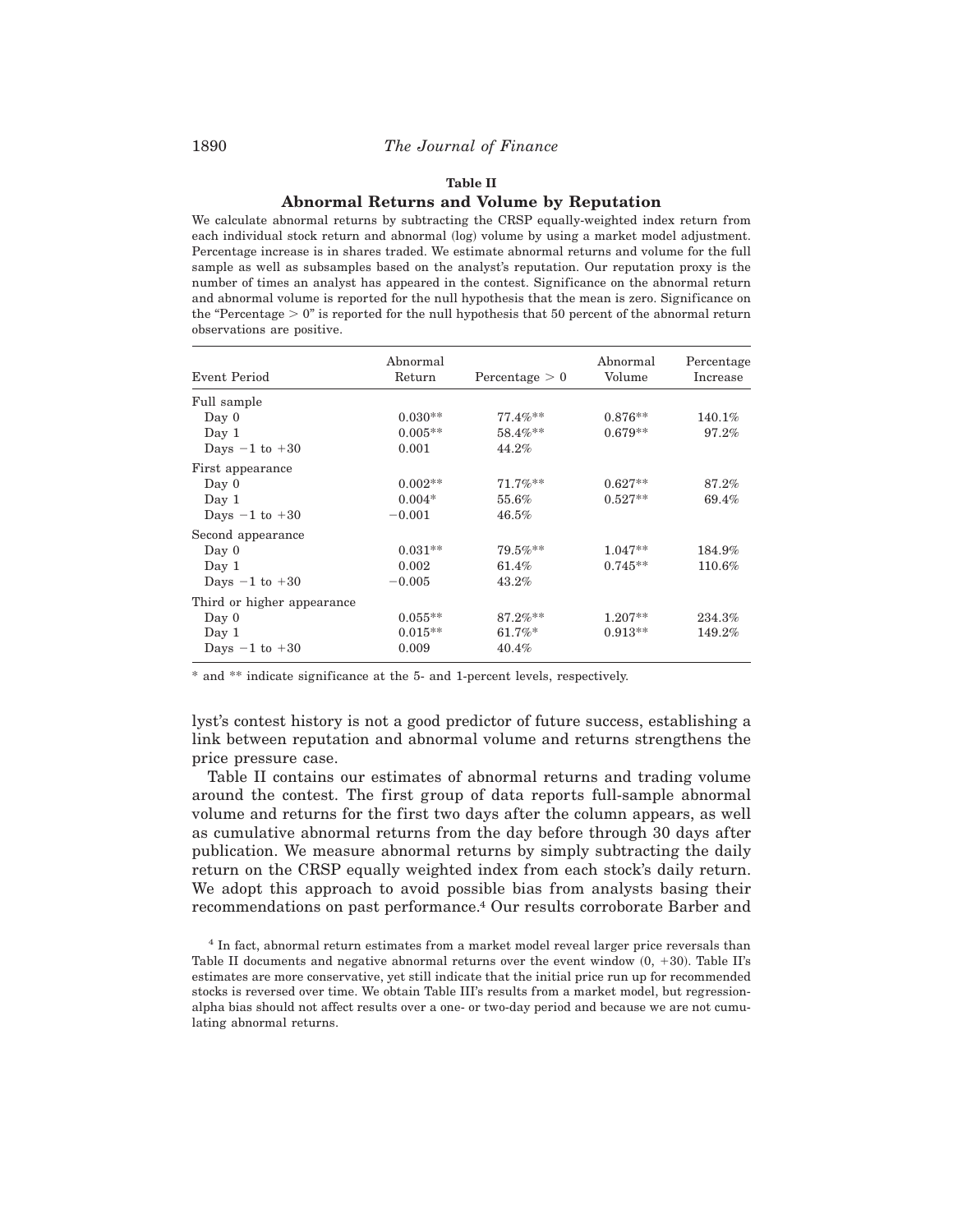Loeffler's report of a significant publication-day  $(\text{day } 0)$  return of 3.0 percent. We note that, given our sample's average (median) price of stocks of  $$27.87$  (\$19.50) and the average (median) spread of \$0.24 (\$0.21), we cannot attribute our reported abnormal returns to bid-ask bounce. Over the  $(-1,30)$ event window, however, we find no evidence of persistent abnormal returns. Neither the mean return nor the percentage of recommendations with positive abnormal returns is significant. Statistically and economically significant negative abnormal returns beyond event day  $+1$  essentially cancel out the initial announcement effect.

We calculate abnormal trading volume by first taking the logarithm of one plus the number of shares traded in a particular stock as well as in the market and then estimating a market model for volume:<sup>5</sup>

$$
\log(1 + vol_{i,t}) = \alpha_i + \beta_i \log(mktvol_t) + \epsilon_{i,t}.
$$
 (1)

Note that exponentiating the abnormal volume measure estimated by this model yields the ratio of one plus actual trading volume to one plus predicted trading volume. For example, an abnormal volume residual of 0.500 in the event period translates approximately into an increased trading volume of

$$
e^{0.5} = \frac{1 + vol_{i,t}}{1 + predictedvol_{i,t}} = 1.65
$$
 (2)

or 65 percent above expected volume. Our sample's mean publication-day abnormal volume is 0.876, or about 240 percent of normal volume. Applying this percentage to the average firm in our sample yields an increase in trading volume from  $300,596$  to  $721,731$  shares. We also confirm (but do not report) previous findings that significant abnormal volume persists for at least 10 trading days after the column appears.6

Table II also reports different subgroups' abnormal returns and volume estimates based on analysts' contest track records, which we use as a naive measure of reputation. The first-time contestants' recommendations show that abnormal returns and volume are significant here, though this subgroup's point estimates are smaller than those of the full sample. The second subgroup contains picks by analysts with one previous first- or second-place contest finish. This subgroup's event-day abnormal returns and volume appear very close to the full-sample average. The third subgroup shows picks by analysts with at least two previous appearances. This subgroup's

<sup>5</sup> To account for serial correlation in trading volume, we estimate the market model by estimated generalized least squares. The mean of the autoregressive parameter is approximately 0.3. These results approximate those of Ajinkya and Jain (1989). We rely on their results demonstrating that the distribution of residuals from the log volume model is approximately normal.

 $6$  In the accounting literature, Morse  $(1981)$  and Bamber  $(1986, 1987)$  document a similar pattern. They report that prices adjust quickly after earnings announcements, though abnormal volume persists for several days.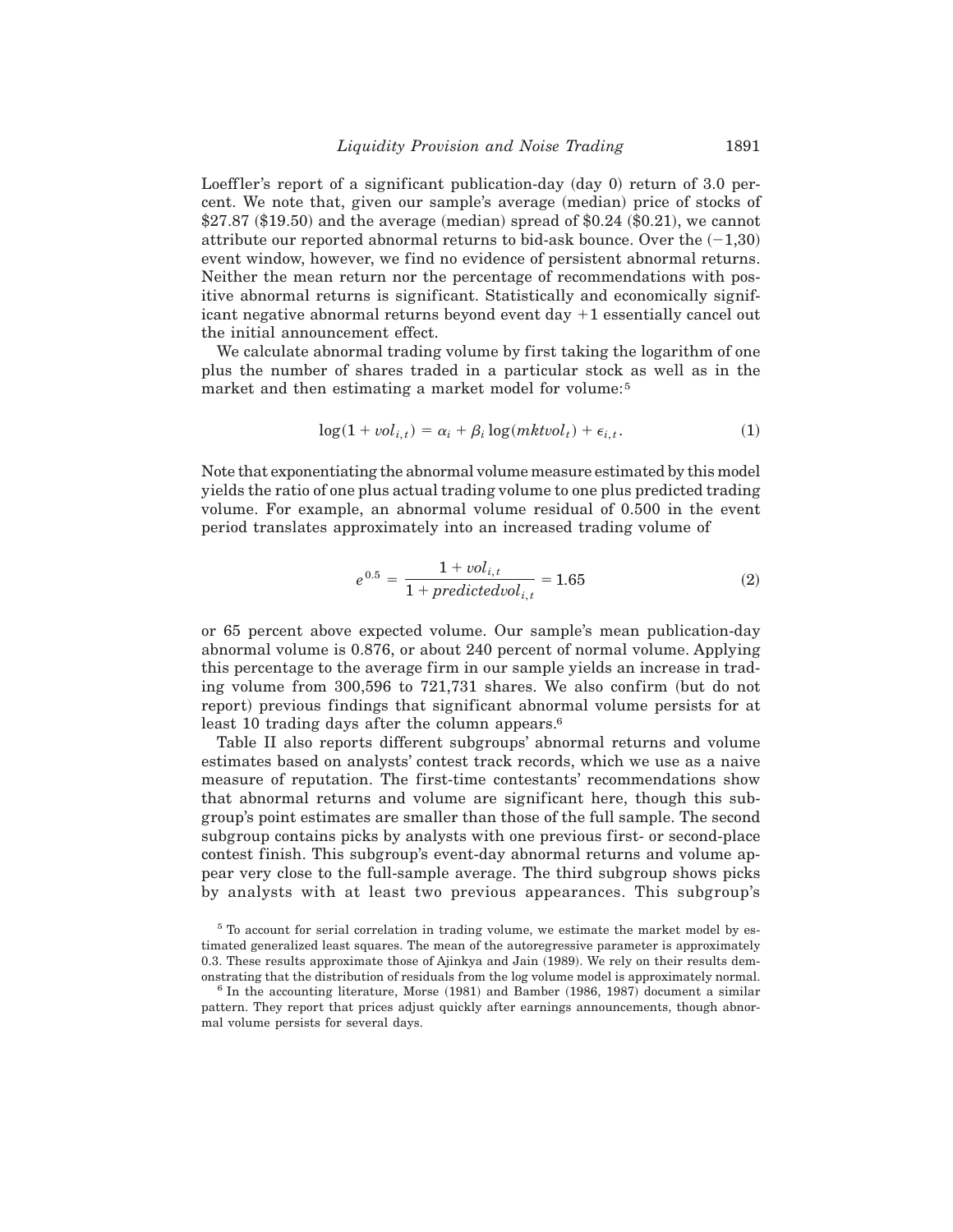#### **Table III**

# **Half-Hour Average Abnormal Percentage Returns and Abnormal Volume for Event Days 0 and +1**

We calculate abnormal returns and abnormal (log) volume from market model adjustments for each half hour and estimate market model parameters separately for each half hour to control for the U-shaped patterns in intraday returns and volume. Percentage increase is in shares traded. Statistics are reported for the first two half hours of the trading day. Average statistics are reported for the remaining half hours. Results are for the 170 sample stocks for which complete data are available.

|                             | Abnormal<br>Return | $t$ -stat | <i>p</i> -value | Abnormal<br>Volume | Percentage<br>Increase | $t$ -stat | <i>p</i> -value |
|-----------------------------|--------------------|-----------|-----------------|--------------------|------------------------|-----------|-----------------|
| Day 0                       |                    |           |                 |                    |                        |           |                 |
| $9:30-10:00$                | 1.47%              | $11.82**$ | < 0.001         | 1.147              | 214.9%                 | $8.73**$  | < 0.001         |
| $10:00 - 10:30$             | 0.32%              | $4.28**$  | < 0.001         | 0.945              | 157.3%                 | $6.72**$  | < 0.001         |
| Avg. of other<br>half hours | 0.02%              |           | 0.534           | 0.748              | 111.4%                 |           | < 0.001         |
| $Day +1$                    |                    |           |                 |                    |                        |           |                 |
| $9:30 - 10:00$              | $0.47\%$           | $3.87**$  | < 0.001         | 0.828              | 128.9%                 | $6.47**$  | < 0.001         |
| $10:00 - 10:30$             | 0.01%              | 1.17      | 0.244           | 0.654              | 92.3%                  | $4.72**$  | < 0.001         |
| Avg. of other<br>half hours | 0.00%              |           | 0.360           | 0.591              | 80.6%                  |           | 0.001           |

\*\* indicates significance at the 1-percent level.

publication-day abnormal return is 5.5 percent, nearly twice the full-sample average, its volume more than three times normal. The mean event-day return for this subgroup is also significantly higher than that of either of the other groups at the 5 percent level.7 Note, however, that returns over the  $(-1, 30)$  window are insignificant for *every* subgroup. Taken together, Table II's results support the view that the Dartboard column generates temporary price pressure, that this pressure's magnitude depends on a variable with no predictive power for long-run returns  $(i.e., the analysis repu$ tation), and that postpublication abnormal trading is uninformed trading.

We find two additional pieces of evidence suggesting that postcontest trading is primarily noise. First, using intraday data from The Institute for the Study of Security Markets (ISSM), we find that most event-day abnormal returns are realized within the first hour of trading. Table III reports abnormal returns and volume for each half-hour trading interval on event days 0 and  $+1.8$  Significant returns appear only during the first hour of day 0

<sup>7</sup> The difference in mean returns between the third-appearance and first-appearance subgroups is 3.8 percent, with a *t*-statistic of 5.73. The difference between the third and second subgroups is 2.4 percent, with a *t*-statistic of 3.61. We do not report median event-day returns, but they are also significantly higher for the third group.

 $8$  The careful reader may note that the total daily returns on day 0 and  $+1$  reported in Table III do not precisely match those reported in Table II. The explanation for the difference is that intraday data are not available for NASDAQ securities before 1990 (24 firms in our sample), and the ISSM tapes contain incomplete data for five additional stocks.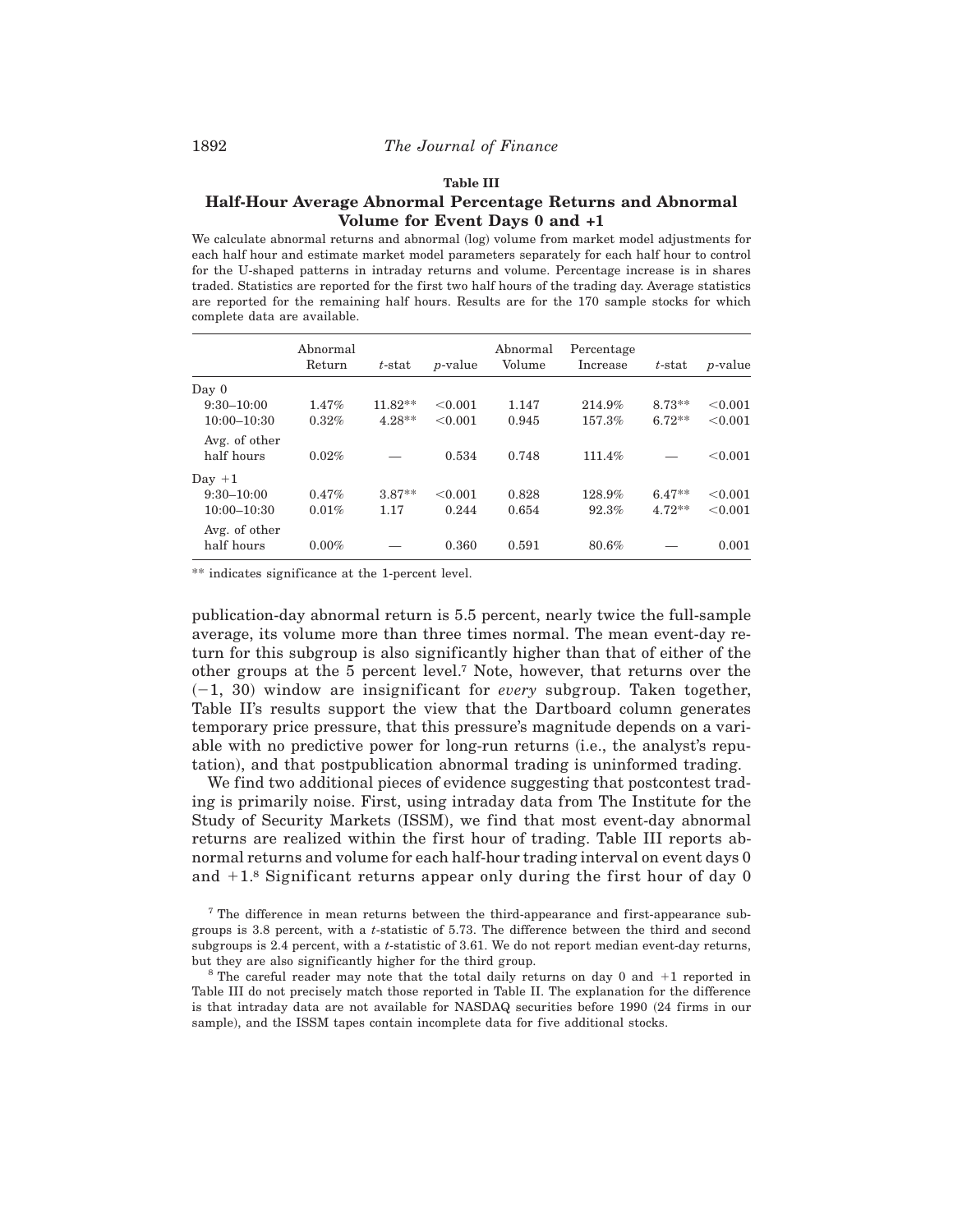and the first half hour of day  $+1$ . Approximately 90 percent of the total abnormal return on day 0 occurs by 10:30 a.m. Even if the pros' picks cause a permanent abnormal return, our evidence suggests that traders attempting to follow the column's advice would not earn abnormal profits unless their orders were executed very early in the day.9 Nevertheless, abnormal volume is significant in every trading interval on both days. For our second piece of evidence suggesting that postcontest trading is primarily noise, we employ Lee and Ready's  $(1991)$  trade-typing technique to identify trades as either buy- or sell-initiated. Price pressure implies that abnormal trading volume should concentrate on the buy side when an analyst recommends purchasing a stock (or on the sell side for short-sale recommendations). Not surprisingly, we find that abnormal buy volume exceeds abnormal sell volume throughout day 0 and for most of day  $+1.10$ 

In summary, we have presented evidence that the "Investment Dartboard" column stimulates a large increase in uninformed trading. This increase is both exogenous to the firm and unanticipated, providing a natural experiment in which to study marketmakers' responses to increased noise trading. We turn to that topic in the next section.

## **II. Liquidity and Trading Costs**

Our event-study results suggest that noise trading accounts for much of the trading increase around publication of the "Investment Dartboard." In this section, we use the event of the contestant-analyst's recommendation to explore how market characteristics change under increased noise trading. We examine the implications of theoretical microstructure models for this event and offer some indirect tests for distinguishing among the various theories. We also compare our results with the literature regarding earnings announcements to compare the statistical and economic significance of our findings with those of one of the most frequent and widely studied corporate events.

The prediction that market liquidity increases with increased noise trading appears intuitive, though the direction and magnitude of changes in observed spreads depend on the relative sizes of inventory and adverse selection costs. Since more noise traders decrease the adverse selection problem, the specialist should require less compensation to cover adverse selection

<sup>9</sup> In fact, we find that a strategy of shorting stocks recommended by our most "successful" subgroup of analysts would have earned profits of about five percent after covering the bid-ask spread. Details of the trading strategies are available upon request.

 $10$  For all of our intraday analysis, we construct a market model benchmark in which the unit of observation is a particular half-hour period on a particular day. Thus, we estimate half-hour abnormal returns (volume) at the beginning of the day by subtracting the first half-hour's expected return from the actual return. We use a similar approach to calculate abnormal buy and sell volume. We estimate a different market model for each half hour to control for the familiar U-shaped patterns in intraday returns and volume. Tables with estimates and significance levels are available upon request.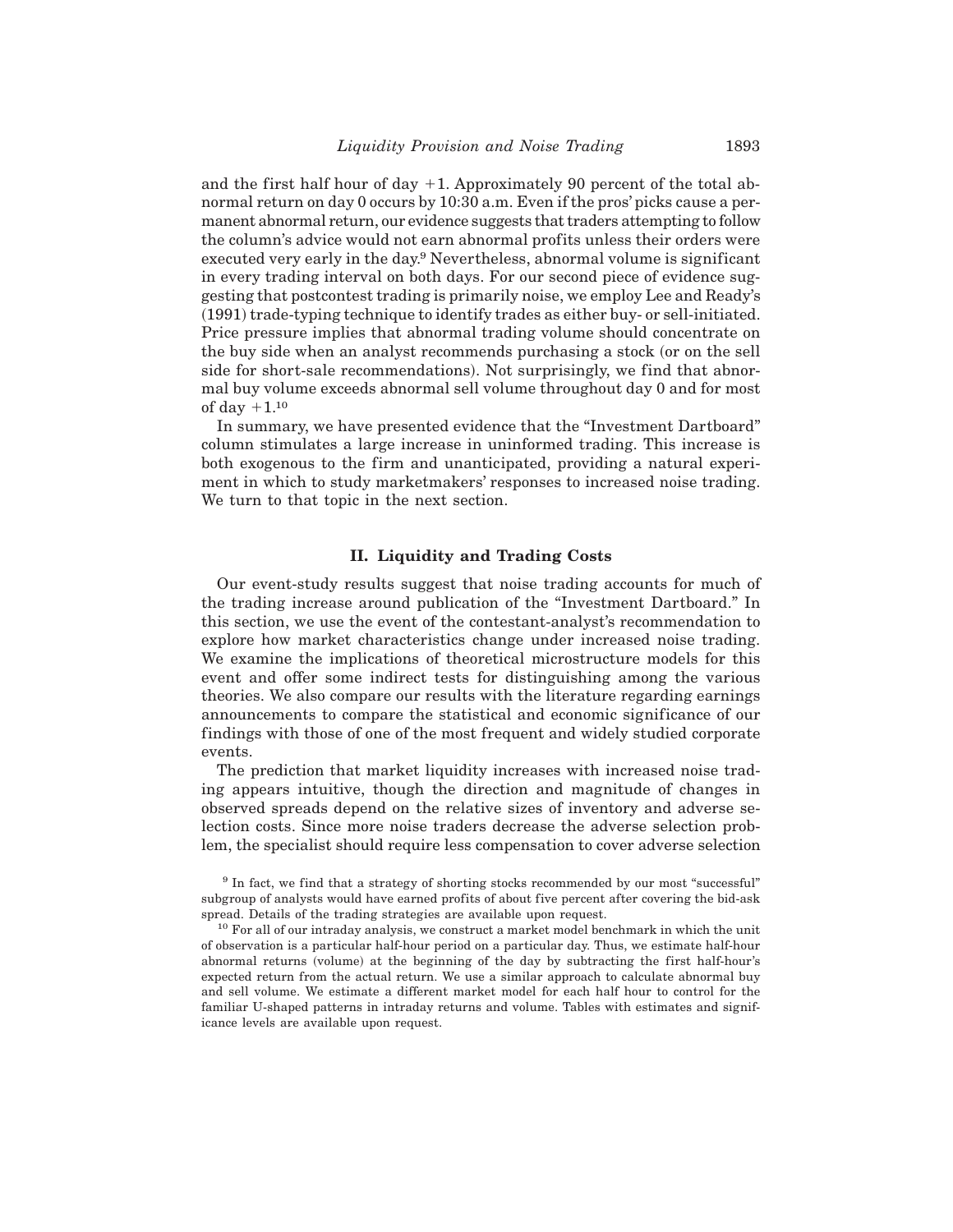costs. Both the Glosten–Milgrom and the Admati–Pfleiderer models imply that quoted spreads should decrease and/or that quoted depths should increase during the increased noise trading after the Dartboard column's publication. The next two subsections test the models' predictions by examining spreads, depths, and the components of the bid-ask spread following the column's publication. We emphasize that these are not structural tests designed to reject specific models. Rather, we employ the available data to examine the implications of several competing microstructure models and in so doing make a first attempt to study the empirical relationship between noise trading and liquidity.

## *A. The Bid-Ask Spread and Market Depth*

In this section we estimate abnormal spreads and depths following publication of the Dartboard column. We employ a methodology comparable to Lee et al.'s (1993). We note for comparison with our results that Lee et al. show spreads to be abnormally high and depths abnormally low before and after earnings announcements. They document an average increase of 12.47 percent  $(3.1 \text{ cents})$  in the quoted spread in the announcement interval. This spread increase is statistically significant and persists for several hours. Lee et al. also find an insignificant depth decrease of 3.96 percent. They interpret these findings as evidence that marketmakers decrease the liquidity they provide to the market when they perceive themselves at an informational disadvantage, as Glosten and Milgrom (1985) and others predict.

To determine whether market liquidity changes in response to noise trading, we examine data from the ISSM tapes for firms listed on either the NYSE or AMEX, giving us a sample of 105 firms. To calculate abnormal spreads and depths, we employ a methodology controlling for the familiar U-shaped patterns in the intraday data. We compute the mean of the prevailing quoted spread at the end of each half hour during the estimation period (event days  $-130$  to  $-31$ ), giving us a different "normal spread" estimate for each daily half-hour trading period. We then subtract these "normal spread" estimates from the prevailing quotes at the end of each half hour on days 0 and  $+1$  to calculate abnormal spreads. We adopt a similar approach to estimate abnormal market depth. We first aggregate bid and ask depths to obtain the total depth for each quote for each half-hour trading interval. Our baseline depth is the estimation period mean of the logarithm of one plus the total depth. We calculate abnormal depths by subtracting the mean depth from the actual depth quoted at the end of each half hour during the event period.

Table IV shows below-normal spreads on days  $0$  and  $+1$ . Our estimates indicate a spread reduction of one to two cents, though the estimates are significant in only three of 26 half-hour trading intervals. The strongest evidence of declining spreads occurs in the morning of day 0, when our estimates are of the opposite sign from and are one-half those of Lee et al.  $(1993)$  reported around earnings announcements. We obtain similar results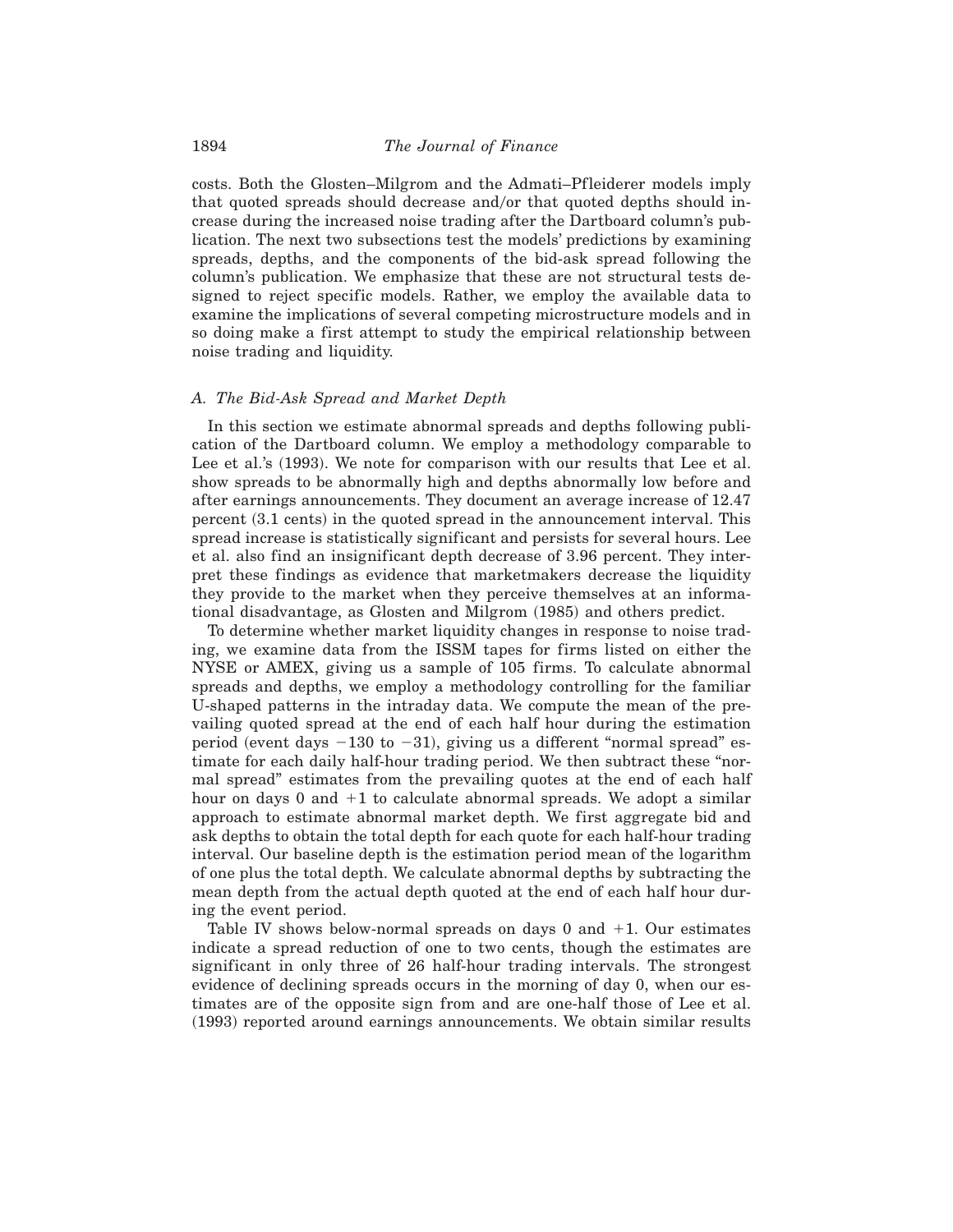#### **Table IV**

# **Half-Hour Average Abnormal Dollar Spreads and Share Depths for Event Days 0 and +1**

We calculate abnormal spreads and depths by subtracting the estimation period  $(-130, -30)$ mean spread (depth) for each half hour from the actual spread (depth) at the end of each half hour on event days  $0$  and  $+1$ . Our measure of depth is the logarithm of the aggregate (bid and ask) depth for each stock. Statistics are reported for the first two half hours of the trading day. Average statistics are reported for the remaining half hours. Results are for the 105 NYSE sample stocks for which complete data are available.

|                  | Abnormal<br>Spread | $t$ -stat | <i>p</i> -value | Abnormal<br>Depth | $t$ -stat | <i>p</i> -value |
|------------------|--------------------|-----------|-----------------|-------------------|-----------|-----------------|
| Day 0            |                    |           |                 |                   |           |                 |
| $9:30-10:00$     | $-0.017$           | $-2.20*$  | 0.030           | 0.183             | 0.98      | 0.329           |
| $10:00 - 10:30$  | $-0.020$           | $-2.14*$  | 0.035           | 0.307             | $2.07*$   | 0.041           |
| Other half hours | $-0.010$           |           | 0.302           | 0.107             |           | 0.391           |
| $Day +1$         |                    |           |                 |                   |           |                 |
| $9:30-10:00$     | $-0.003$           | 0.39      | 0.697           | 0.181             | 1.35      | 0.180           |
| $10:00 - 10:30$  | $-0.009$           | $-0.83$   | 0.408           | 0.038             | 0.10      | 0.921           |
| Other half hours | $-0.012$           |           | 0.395           | 0.096             |           | 0.494           |

\* indicates significance at the 5-percent level.

for abnormal depths. Most point estimates indicate insignificantly increased depths. Table IV's results do not suggest that marketmakers interpret the increased trading volume as informed trading or that increased inventoryholding costs drive liquidity changes. Rather, the numbers suggest that market liquidity either increases modestly or (conservatively) remains unchanged. Failure to reject the null hypothesis of no spread change (especially later in the day) is consistent with offsetting adverse selection and inventory costs. Alternatively, our methodology may lack the power to draw any conclusions concerning trading costs following the Dartboard column's publication. However, we note that Lee et al. use the same methodology, with similar sample attributes, and detect significant spread increases. The next subsection presents a more direct test of the adverse selection and inventory models by estimating the components of the bid-ask spread.

## *B. Components of the Bid-Ask Spread*

Madhavan, Richardson, and Roomans (1997) (MRR) develop a structural empirical model for estimating bid-ask spread components that incorporates both public information shocks and microstructure effects. MRR give bid-ask spread components as parameters in their equation  $(3)$ . They model price changes as

$$
\Delta p_t = (\phi + \theta)x_t - (\phi + \rho\theta)x_{t-1} + \mu_t,\tag{3}
$$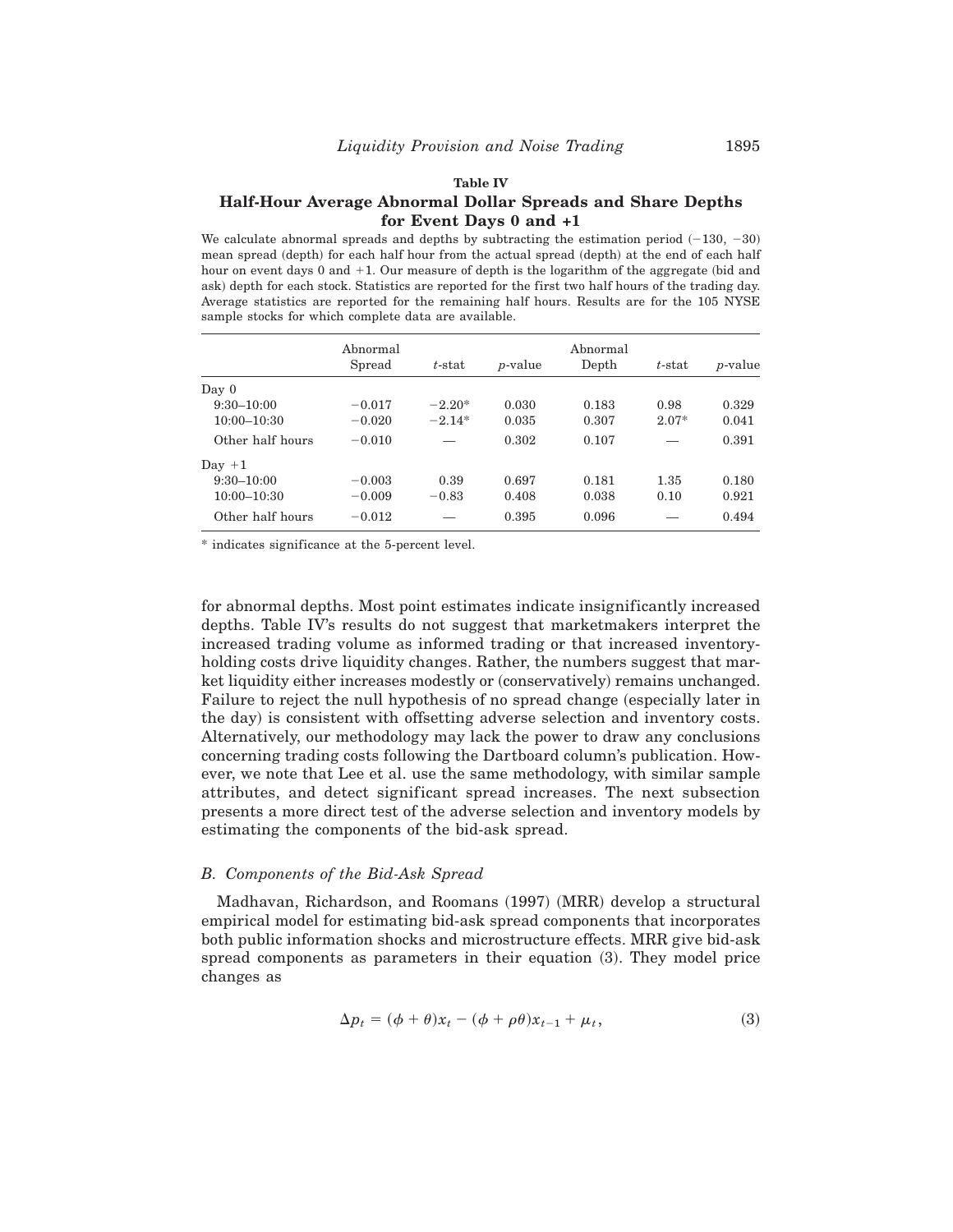where  $\phi$  represents the spread component due to inventory and orderprocessing costs,  $\theta$  is the adverse selection component, and  $\rho$  is the firstorder autocorrelation coefficient on the order flow  $x_t$ .

The Glosten–Milgrom and Admati–Pfleiderer models predict that the bidask spread's adverse selection component  $(\theta)$  decreases when noise trading increases. Additionally, inventory models predict that the fixed component  $(\phi)$  increases when the dealer faces increased inventory risk. To test these predictions, we obtain GMM estimates of the spread components by employing the moment restrictions the MRR model implies. Estimating this model requires a significant number of transactions per firm, so we estimate the model for NYSE stocks with at least 50 transactions in each of the event and pre-event windows. We estimate over event days  $-30$  through  $-11$  for the pre-event window. The results are not qualitatively different when using different pre-event windows. First we examine event days 0 and  $+1$ , when the initial abnormal returns occur. Second, we estimate spread-component changes over the event window  $(+11, +30)$  to determine whether they are long-lived. We are interested in this aspect of the spread changes for two reasons. First, increased trading associated with the contest lasts for at least two weeks, with many trading days beyond that showing higher-thannormal volume. Second, we wish to compare the persistence of our sample's spread changes with that documented around earnings announcements. Recall that spread increases around earnings announcements disappear in a few minutes.

Table V reports the relevant estimated components for the 98 firms meeting the activity screen. The average (median) estimated adverse selection component,  $\theta$ , decreases from 2.73 cents (2.10 cents) in the pre-event period to 2.42 cents  $(1.76 \text{ cents})$  in the event window  $(0, +1)$ . Both parametric and nonparametric tests indicate that this decrease is significant. The average estimated inventory component,  $\phi$ , rises by the same magnitude that the adverse selection component falls, though this difference is significant only in the nonparametric sign test.<sup>11</sup> Results are similar for the window  $(+11, 11)$  $+30$ , in which the adverse selection component falls from 2.73 cents to 2.37 cents (significant at the 1 percent level). However, there is no significant difference in the inventory cost component.<sup>12</sup>

One could argue that although it is statistically significant, the implied change in the bid-ask spread due to a change in the adverse selection component appears economically insignificant. The value of its impact for a round-

<sup>11</sup> We also estimate  $\lambda$ , which is the probability that a trade occurs inside the quoted spread, and  $\rho$ , the serial correlation in the MRR model's order flow. These parameters exhibit no changes around the Dartboard column event.

 $12$  We also obtain estimates for the event-day morning. Our previous event study results indicate that if there is *any* information contained in the analysts' recommendations, this information is incorporated into prices almost immediately on the event day. One might expect the spread's adverse selection component to be largest at this time, yet we find no evidence of this for those firms with enough trading activity at the beginning of the trading day to estimate the model.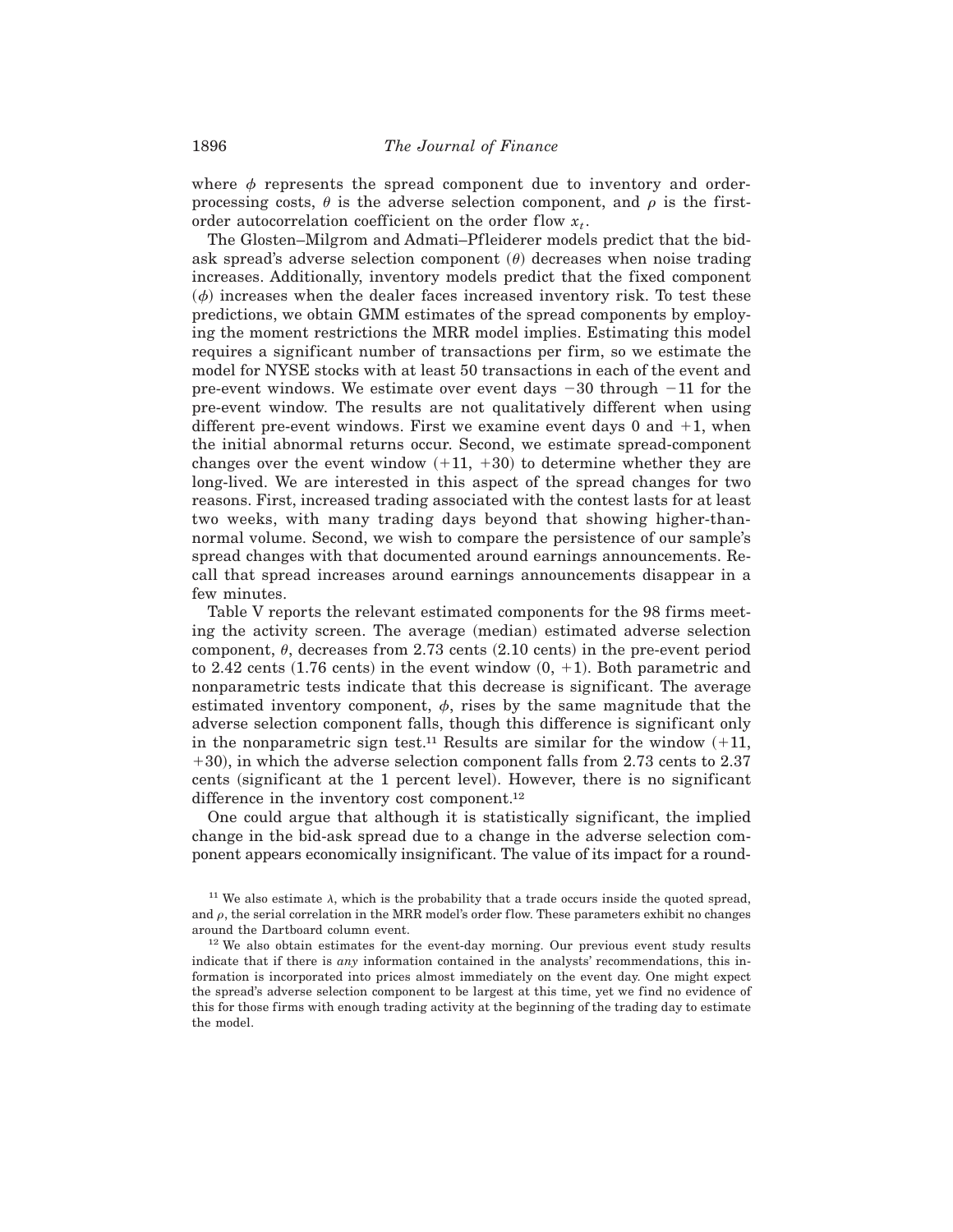#### **Table V**

# **GMM Estimates of the Change in the Components of the Bid-Ask Spread under Increased Noise Trading**

Estimates of the components of the bid-ask spread follow the methodology of Madhavan, Richardson, and Roomans (1997). The proportion of trades executed within the bid-ask spread  $(\lambda)$ , the auto-correlation in the orderflow  $(\rho)$ , the inventory/order processing component  $(\phi)$ , and the adverse selection component  $(\theta)$  are GMM estimates of the model

$$
\Delta p_t = (\phi + \theta)x_t - (\phi + \rho\theta)x_{t-1} + u_t.
$$

The event date is the day of publication of *The Wall Street Journal*'s "Investment Dartboard" column. The estimation periods consists of event days  $(-30,-11)$ ,  $(0, +1)$ , and  $(11,30)$ . We omit firms with fewer than 50 NYSE transactions during any period. The data used in the estimation are drawn from 98 NYSE-listed firms. We report the Wilcoxon sign test of the null hypothesis that the event period's estimated components are equal to the estimation period's estimated components.

| <b>Parameter Estimates</b>                 | $\lambda$ | $\rho$    | $\phi$    | $\theta$    |
|--------------------------------------------|-----------|-----------|-----------|-------------|
| Pre-event period $(-30,-11)$               |           |           |           |             |
| Median                                     | 0.3098    | 0.3722    | 0.0489    | 0.0210      |
| Mean                                       | 0.3000    | 0.3787    | 0.0456    | 0.0273      |
| Std. dev.                                  | 0.1169    | 0.1056    | 0.0164    | 0.0283      |
| Event period $(0, +1)$                     |           |           |           |             |
| Median                                     | 0.3059    | 0.4156    | 0.0512    | 0.0176      |
| Mean                                       | 0.2958    | 0.3989    | 0.0487    | 0.0242      |
| Std. dev.                                  | 0.1273    | 0.1426    | 0.0130    | 0.0238      |
| Post-event period $(+11,+30)$              |           |           |           |             |
| Median                                     | 0.3057    | 0.3742    | 0.0502    | 0.0161      |
| Mean                                       | 0.3038    | 0.3727    | 0.0481    | 0.0237      |
| Std. dev.                                  | 0.1088    | 0.0972    | 0.0113    | 0.0237      |
| Difference of event $(0, +1)$ – pre-event  |           |           |           |             |
| Median                                     | $-0.0007$ | 0.0028    | 0.0016    | $-0.0018$   |
| Mean                                       | $-0.0042$ | 0.0202    | 0.0031    | $-0.0031*$  |
| Std. dev.                                  | 0.0796    | 0.1292    | 0.0172    | 0.0164      |
| Percentage of firms negative               | 50.00     | 48.98     | 37.76     | 61.22       |
| Sign test $t$ -statistic                   | 0.000     | $-0.202$  | $-2.424*$ | $2.222*$    |
| Difference of event $(0, +1)$ – post-event |           |           |           |             |
| Median                                     | $-0.0118$ | 0.0200    | 0.0011    | 0.0011      |
| Mean                                       | $-0.0080$ | 0.0262    | 0.0006    | $-0.0004$   |
| Std. dev.                                  | 0.0732    | 0.1319    | 0.0122    | 0.0136      |
| Percentage of firms negative               | 55.10     | 43.88     | 45.92     | 54.08       |
| Sign test $t$ -statistic                   | 1.010     | $-1.212$  | $-0.808$  | 0.808       |
| Difference of postevent $-$ pre-event      |           |           |           |             |
| Median                                     | 0.0078    | $-0.0069$ | 0.0011    | $-0.0009$   |
| Mean                                       | 0.0038    | $-0.0059$ | 0.0025    | $-0.0036**$ |
| Std. dev.                                  | 0.0598    | 0.0777    | 0.0135    | 0.0123      |
| Percentage of firms negative               | 46.94     | 56.12     | 42.86     | 60.20       |
| Sign test $t$ -statistic                   | $-0.606$  | 1.212     | $-1.414$  | 2.020*      |

\* and \*\* indicate significance at the 5- and 1-percent levels, respectively.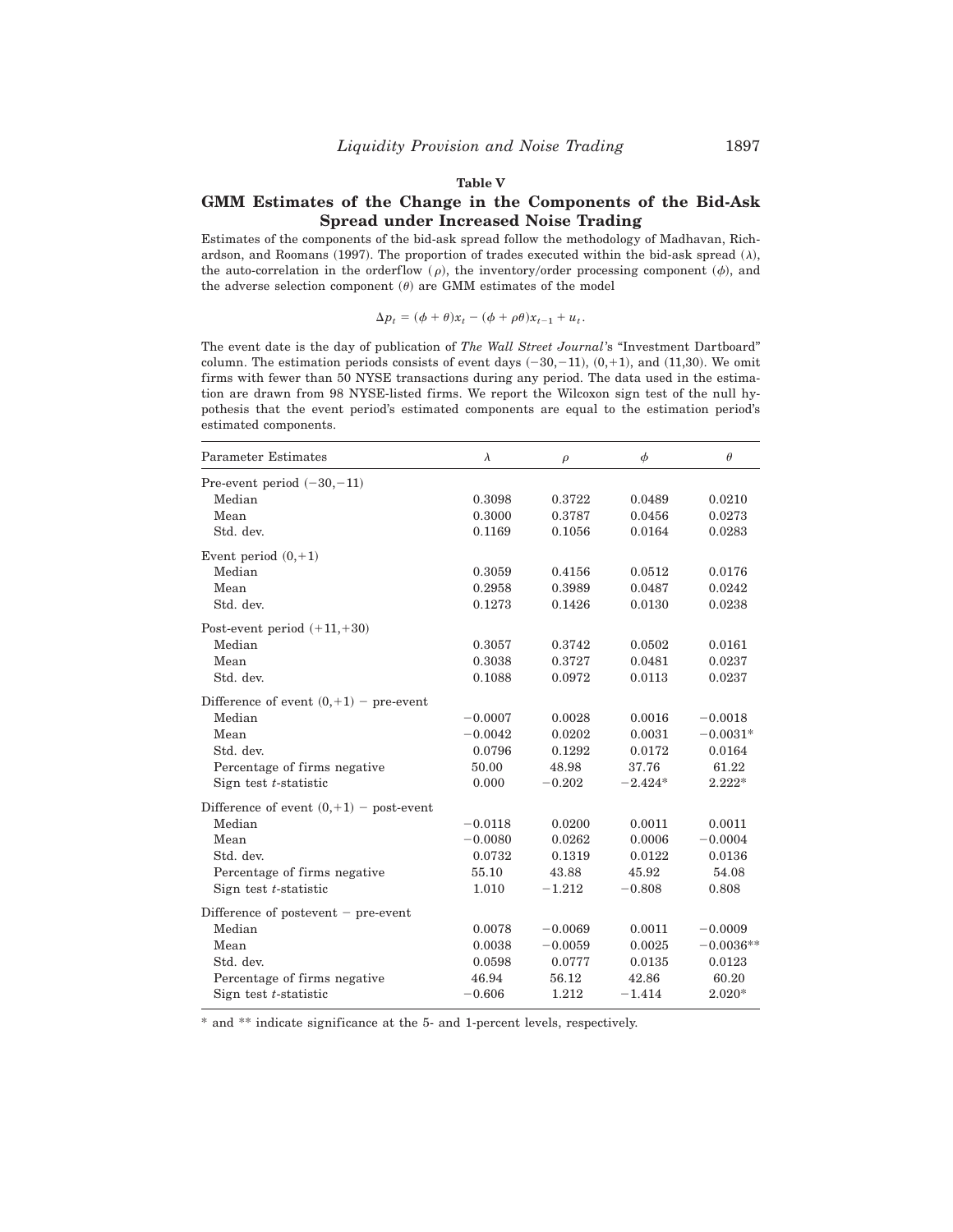trip transaction (the effective spread) is twice the value of the change. Therefore, our estimates suggest that the bid-ask spread decreases by about 0.7 cents due to the increased noise trading. Clearly, other factors such as price discreteness play a role in determining the size of bid-ask spreads. We note, however, that a reduction in adverse selection costs of this magnitude represents more than a 10 percent decline in that spread component. This estimate is also roughly one-fourth the spread change observed around earnings announcements.13 We conclude that noise-trading changes can significantly affect marketmakers' adverse selection costs as predicted by Glosten and Milgrom (1985) and Admati and Pfleiderer (1988).

# **III. Conclusion**

This paper uses the natural experiment provided by *The Wall Street Journal* "Investment Dartboard" column to study the behavior of marketmakers in an environment of increased noise trading. We provide evidence consistent with two classes of theoretical microstructure models. First, inventorycost theories suggest that liquidity providers temporarily raise quoted prices in the face of an uninformed order imbalance. We find that prices rise in response to the increased trading but subsequently fall. Second, the theoretical models suggest that the inventory component of quoted spreads may increase in response to trading volume shocks. We find only weak evidence of this immediately after the Dartboard column appears. Third, in contrast to the adverse-selection cost model of Kyle (1985), the models of Admati and Pfleiderer (1988) and Glosten and Milgrom (1985) predict that increased noise trading reduces the adverse selection problem for the dealer and causes increased liquidity (i.e., more depth, tighter spreads). Our sample reveals an (insignificantly) increased market depth, a decreased total bid-ask spread, and a decreased adverse selection component of the spread.

Our findings complement the work of Lee et al.  $(1993)$  documenting decreased liquidity around an information event. However, unlike Lee et al., we find a positive relationship between trading volume and market liquidity. We view the difference between our results and theirs as evidence that marketmakers can (at least sometimes) discern whether volume shocks result from an information event or from noise traders' changing demands. An unconditional test examining the time-series relationship between trading volume and liquidity may therefore mask important information available to specialists.

 $13$  We note, however, that Lee et al.  $(1993)$  do not estimate the spread components and that some of their observed increase may be related to inventory costs rather than adverse selection effects.